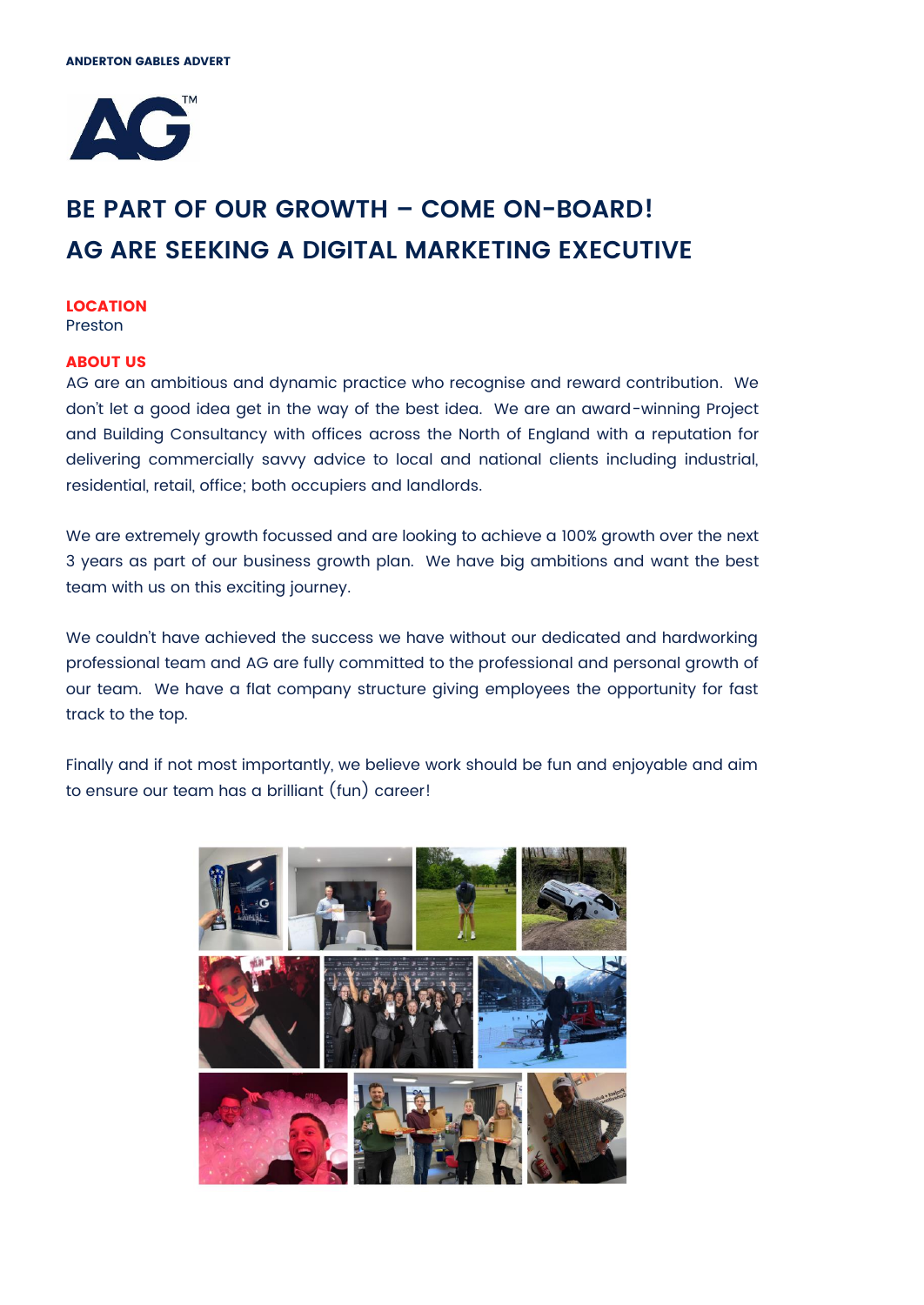#### **WHO WE WANT**

The Social Media and Digital Marketing Executive is a pivotal role within the Business Development Department to develop Anderton Gables (AG's) social and digital activities, boosting visibility, customer engagement, enquiries and sales.

As Social Media and Digital Marketing Executive you'll drive AG'S online presence along with sister company Trumetric (TM), supporting strategies developed by the BD & Marketing Director and creating compelling content for social media platforms and e-campaigns.

Other activities will include but not limited to: digital / social lead generation campaigns, automation, website maintenance – including SEO, targeted PPC campaigns, email marketing, social engagement. The role is also expected to carry out some graphic design and video editing for the creation of content.

#### **MAIN TASKS**

#### **Includes but not be limited to:**

- Developing creative and engaging social media content that supports the Marketing / Business Development Strategies across the business.
- Managing the day-to-day handling of all social media channels for AG and TM such as Instagram, Facebook, LinkedIn, and YouTube, adapting content as required dependant on specific channels
- Working closely with the team to create engaging content across multiple platforms
- Managing and facilitating social media communities by responding to social media posts and developing engagement
- Monitoring, tracking, analysing, and reporting on performance across social media platforms
- Researching and evaluating the latest trends and techniques in order to identify new and better ways of engaging AG's target audience through social media activity
- Analysing competitor activity
- Recommending improvements to increase performance and effectiveness of campaigns and activities
- Maintenance and optimisation of the companies websites to increase traffic, generate leads and increase conversion. Ensures customer journeys are seamless and leads are passed to the correct stakeholders
- Coordinates the website development roadmap, including SEO
- Creates and delivers targeted email campaigns
- Prepares and creates the production of digital materials including but not limited to videos, images, digital ads, banners, emails, web pages, forms, infographics, case studies, and photos using design and graphic software packages.
- Responsible for updates to internal intranet with company resource materials
- Continuously learns our services, audiences and challenger messaging for consistency across all digital campaigns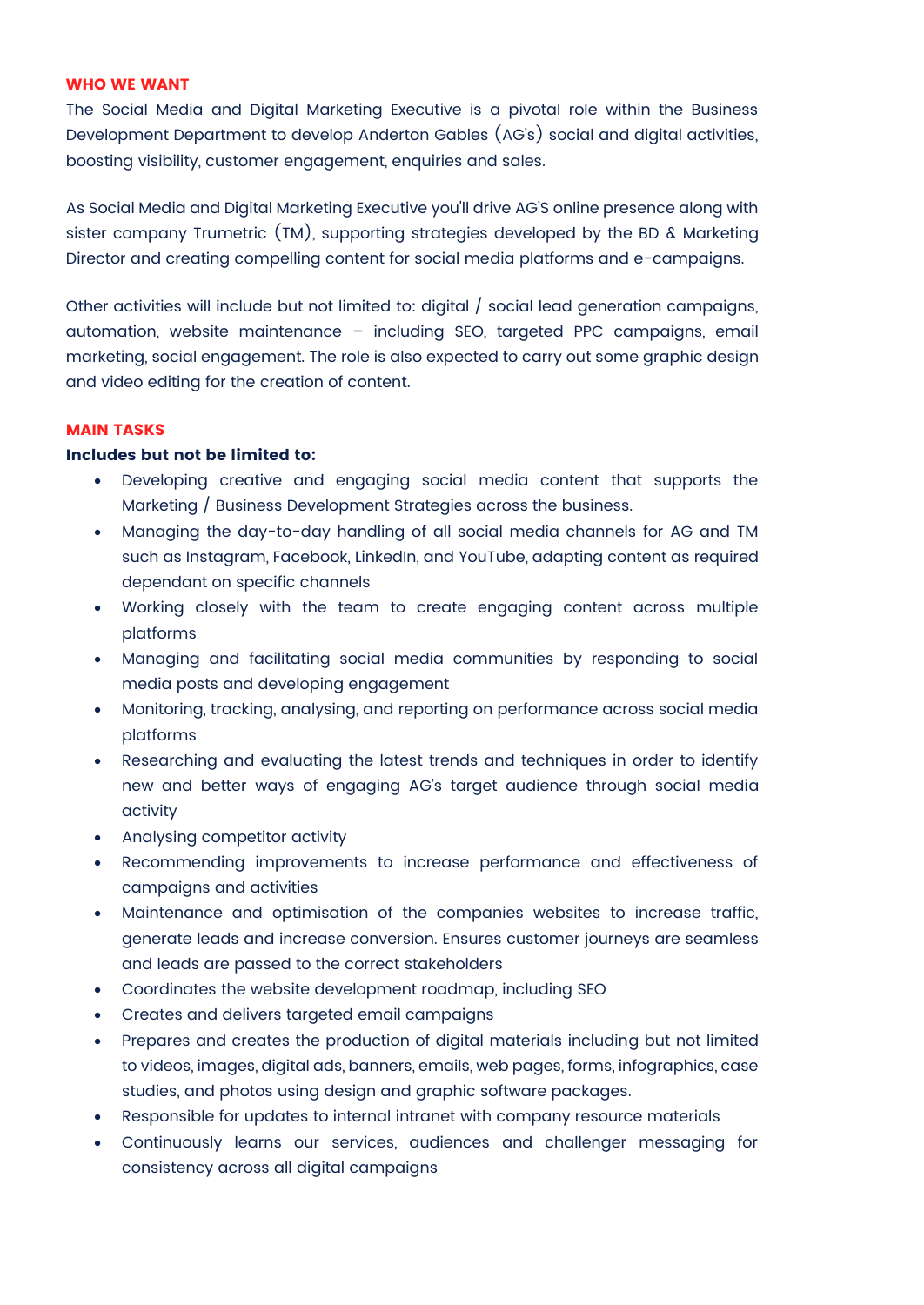- Works within corporate brand guidelines and reinforces them
- Measures and monitors digital campaigns' KPIs against price and timescales utilising analytics tools (e.g. Google Analytics, LinkedIn Analytics etc.)

In addition to the duties listed above, the position holder must carry out tasks assigned by their line manager that are essentially related to their duties.

#### **POSITION REQUIREMENTS**

- Previous experience in a social media/digital marketing role. Minimum 2 years.
- Imaginative thinker
- Demonstrable experience of creating and running lead generation campaigns
- Excellent copy-writing skills
- Experience in creating engaging campaigns to drive customers through content marketing funnel
- Able to produce creative content campaigns to generate traffic/sales.
- Strong knowledge of social media platforms, Instagram Facebook, LinkedIn, YouTube etc
- A good understanding of current social media trends and platforms
- Experience of social media and lead generation of major networks (LinkedIn, Sales Nav, Facebook, Twitter, YouTube, Instagram etc
- Experience of PPC/SEO essential
- Video skills with a working knowledge of video editing software
- Must able to handle multiple projects in a fast-paced environment
- Highly organised and capable of switching between tasks to maximise selfproductivity under pressure of deadlines and changing priorities

#### **DESIRABLE**

- Experience of CRM systems in particular Pipedrive / CMAP
- Experience in using Wordpress, Hootsuite, Campaign Monitor, Mailchimp, Canva
- CIM digital marketing qualification
- Knowledge of the construction industry

### **HOURS OF WORK (FULL TIME)**

• 40 hours per week

#### **THE PACKAGE**

#### **Includes but not be limited to:**

Recruiting and developing the best team is fundamental to our growth plans and we recognise and reward our employees by offering competitive salaries and transparent bonus scheme and a range of additional benefits that includes:

- **Our pay scale is dependent upon experience and skill levels £25,000 - £30,000**
- **On Target Bonus of £3-5k.** Your potential bonus pot being visible throughout the year and updated monthly.